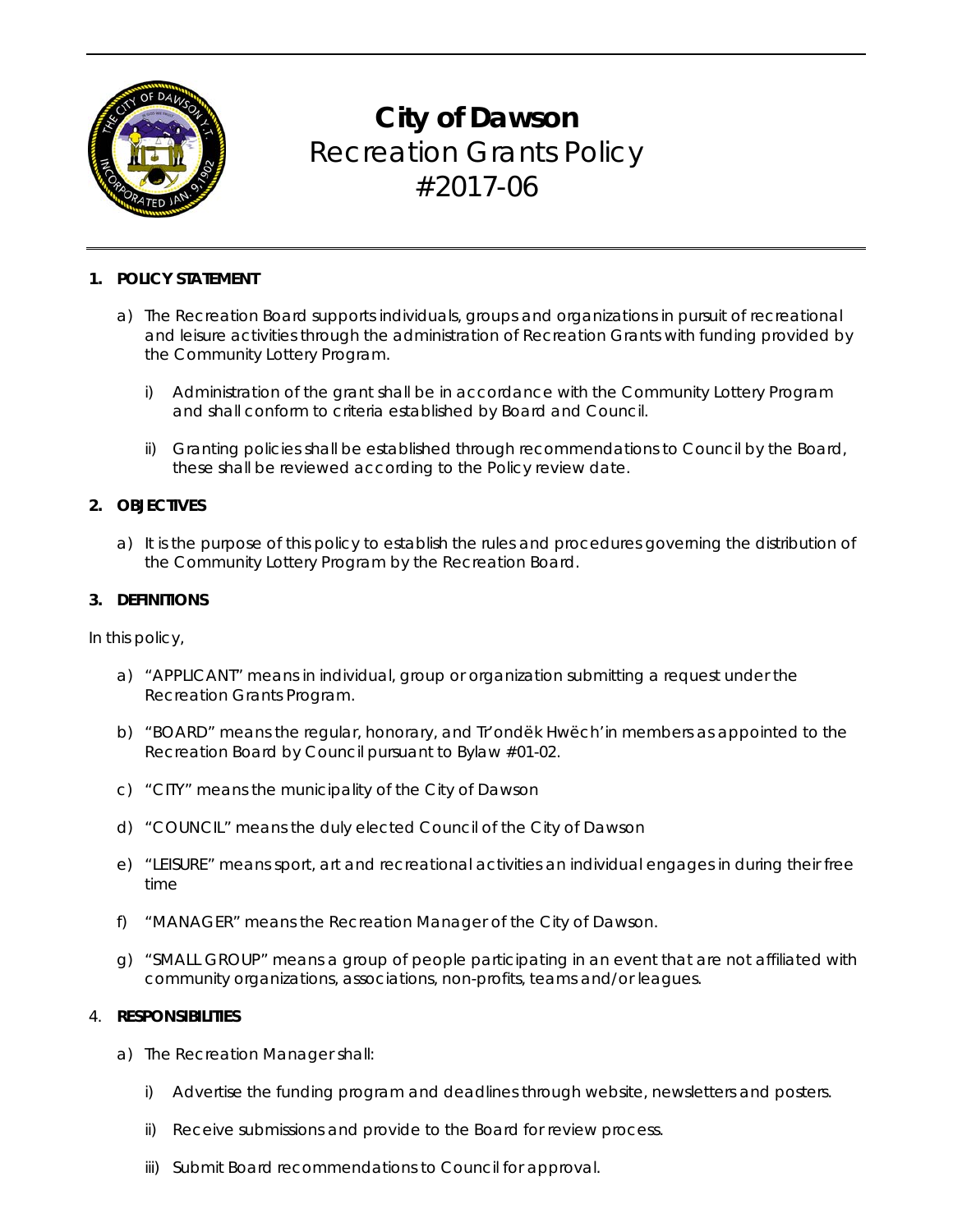- iv) Communicate application results with applicants.
- b) The Recreation Board shall:
	- i) Review grant applications in accordance with the Recreation Grant Policy and, by resolution of the Board, make recommendations to Council.
- c) City Council shall:
	- i) Be the final approval body on all grants in consideration of the recommendations submitted by the Board.
	- ii) Approve grant criteria.
- d) Applicant shall:
	- i) Submit a completed grant application on appropriate form on or before deadlines.
	- ii) Submit final report with proof of payment for approved expenditures.

#### **5. Recreation Grant Program**

- a) The City dispenses two levels of funding under the Community Lottery Program. Level 1 is intended for individuals or small groups. Level 2 is for community groups, organizations, nonprofits and leagues.
- b) In an effort to streamline the application process applicants seeking Level 2 funding shall apply through Community Grants Policy. The Recreation Board shall provide funds for eligible expenses through this process.
- c) Activities related to heritage & culture, amateur level performing, visual & literary arts, amateur sport and other forms of leisure activity are eligible for funding.
- d) Funding is available to any person residing in the Dawson City area that utilizes the Dawson Medical Facilities.
- e) Funding will not be provided for any program or event that limits participation based on culture, religion, or ethnic background.
- f) Applicants are encouraged to find additional revenue sources, and to provide information regarding in-kind contributions in the application.
- g) One cheque will be issued for all approved expenditures. Cheques may take 3-4 weeks to process and receive payment once the claim has been submitted.
- h) Under special circumstances, the Board may consider an applicant's request for the use of invoices or purchase orders.
- i) Funding requests will be evaluated in accordance with evaluation criteria and policy to determine the final funding allotment.
- j) Applicants that have been approved for funding will not be considered for any future grants until a final funding report and all supporting documents have been received by the City.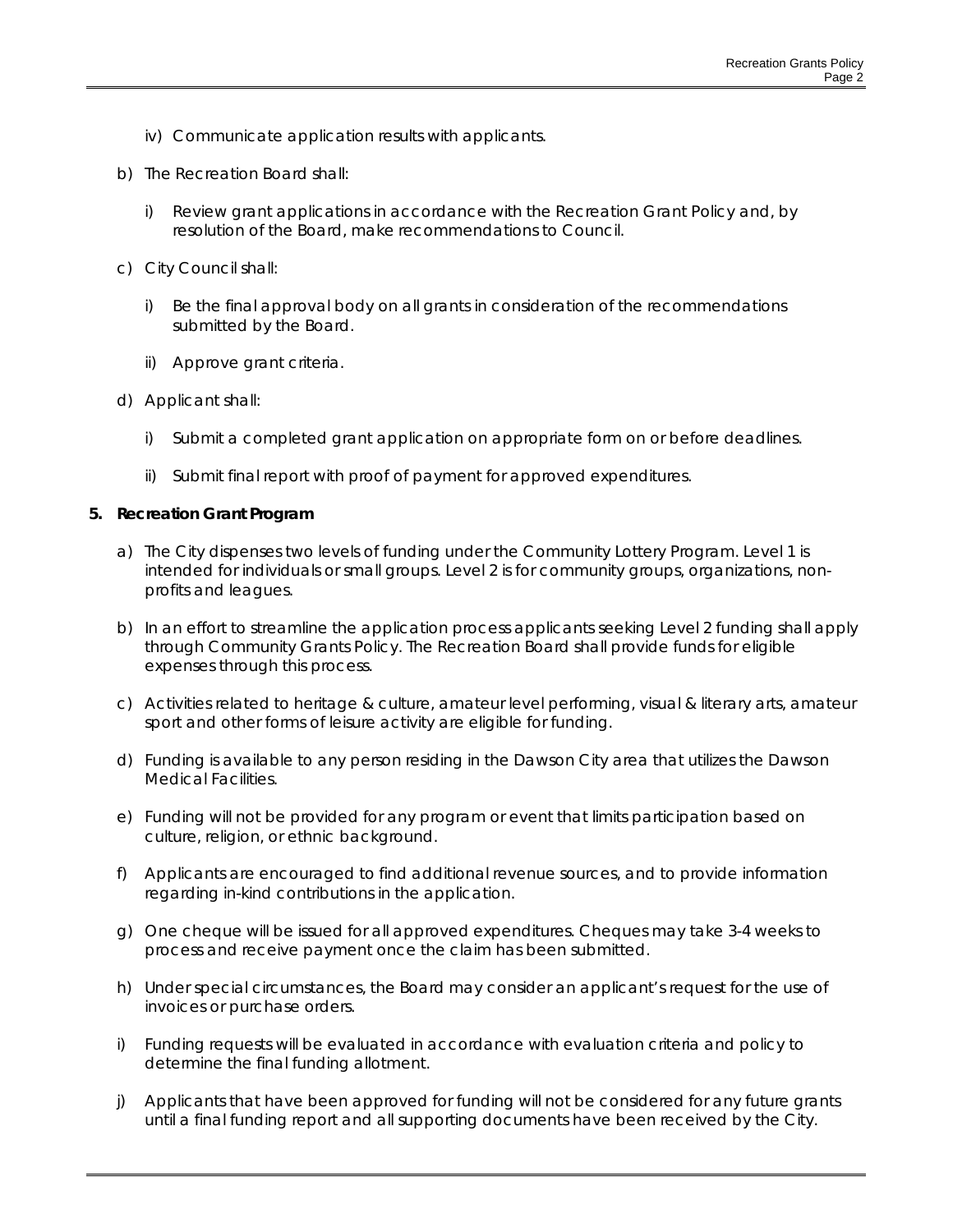- k) All requests are subject to funding availability.
- l) All grant expenditures must comply with this policy.
- m) Applicants are required to recognize the Community Lottery Program and the City of Dawson as a funder in all publicity associated with an approved event, program or project. Applicants shall provide proof of Lotteries Yukon recognition in all communication material as per Lotteries Yukon Recognition Requirements and Standards.

# **6. Level 1 Applications**

- a) Community organizations, associations, non-profits, teams and leagues seeking financial assistance for an event, program or project are encouraged to apply for Level 2 funding. Level 1 funding is intended for individuals or small groups.
- b) Submissions must be received by 4:00 pm on the last Thursday of the month. Monthly grant submissions will be reviewed by the Board at the first scheduled meeting of each month.
- c) Applicants are eligible for a maximum of \$500 per calendar year. At the discretion of the board and subject to available funds, additional requests or requests exceeding this amount may be considered and require a detailed application demonstrating need, planned cost saving measures, letters of support/reference, information on fundraising efforts and additional funding sources.
- d) Individuals attending the same event, program, practice, camp, etc., must submit one application.
- e) Applications may include projects or events 30 days prior to the application deadline through the end of the calendar year.
- f) Claims must be submitted within 30 days of the event conclusion or date on letter of approval. Claims must include:
	- i) Grant reporting form.
	- ii) Proof of expenditures.

# 7. **Level 2 Applications**

- a) Submission deadlines are January 15, May 15 and September 15. If application deadline falls on a weekend or holiday, submissions are due the following business day.
- b) Projects or events must not have occurred prior to the application deadline.
- c) Applicants must make a submission using the Community Grants Application Form. Forms are available at the Recreation Office, City Office or online.
- d) Applicants may submit only one application per year, which may include multiple projects or events. At the discretion of the Board additional applications within a calendar year may be considered.
- e) Grant submissions will be reviewed within two weeks of the deadlines and recommendations submitted for approval at the next scheduled Council meeting.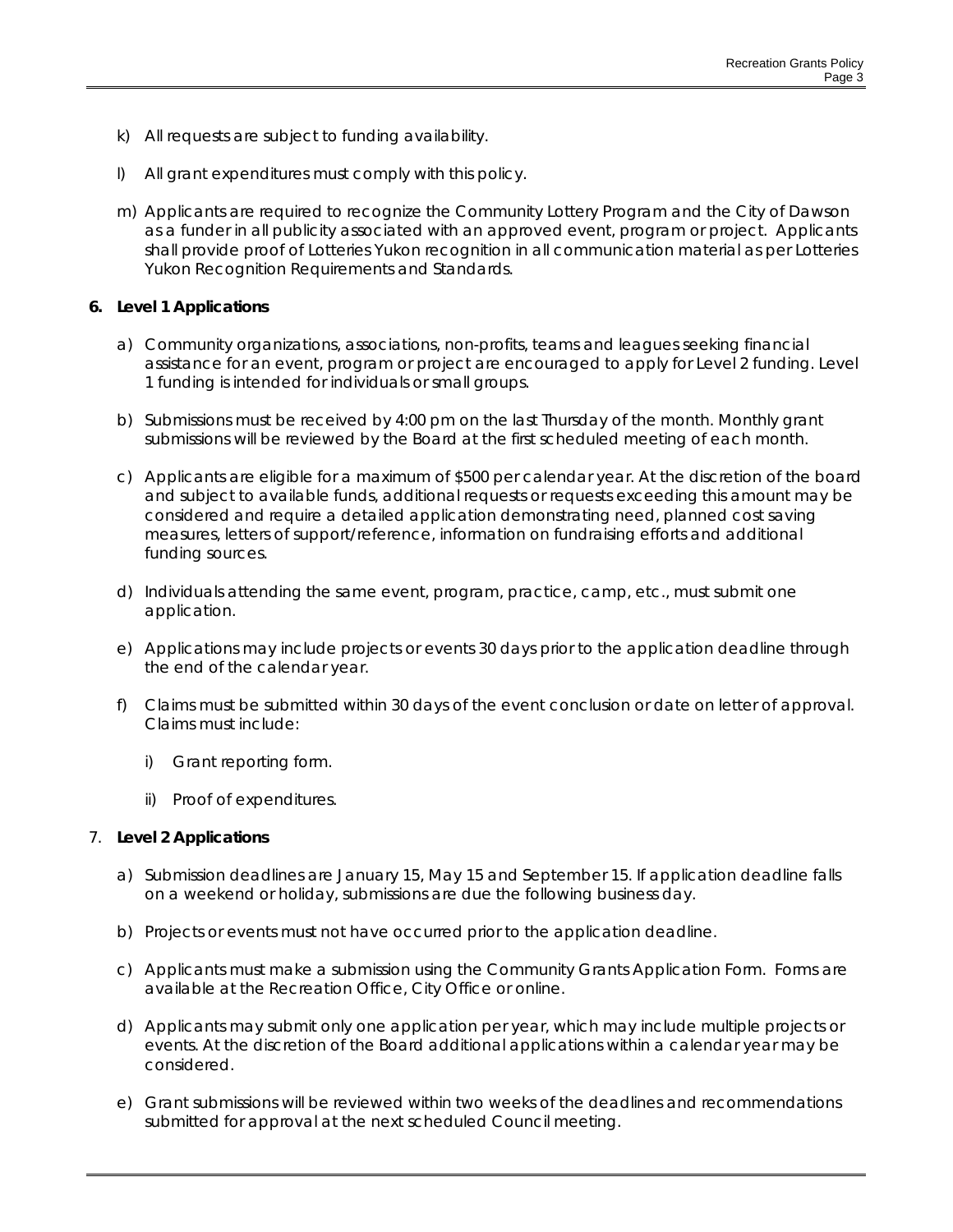#### 8. **GRANTING GUIDELINES**

- a) Eligible Expenses:
	- i) Travel out of Dawson for training purposes is discouraged. Groups are encouraged to bring professionals into Dawson to maximize training opportunities for all residents. Travel expenses associated with hosting training courses, workshops, events etc. in Dawson are considered an eligible expense.
	- ii) Expenses associated with travel out of Dawson including accommodations, fuel and airfare will only be considered for instructor/officials training purposes. Applicants shall indicate in their application how the training will benefit the community and demonstrate this within a year or will not be eligible for future grants.
	- iii) Honoraria for projects or events.
	- iv) Registration fees to a maximum of \$250.00 per individual per event.
	- v) Event/program related supplies and materials.
	- vi) Training and workshops.
- b) Ineligible Expenses:
	- i) Travel expenses for participation in sport, recreation or leisure activities outside of Dawson will not be covered.
	- ii) Equipment costs for individual use or personal uniforms. All equipment purchased through the Community Lottery Program must be available for community use.
	- iii) Operating or maintenance expenses for: general administration, wages, office supplies, office equipment, rent, utilities, accounting and auditing services, printing services, repairs and maintenance, insurance, professional services, or annual fees.
	- iv) Projects deemed to be private enterprise.
	- v) Gifts, trophies, medals and prizes (including cash).

| <b>POLICY TITLE:</b>          | <b>Recreation Grants Policy</b> |
|-------------------------------|---------------------------------|
| POLICY #:                     | 2017-06                         |
| <b>EFFECTIVE DATE:</b>        | September 26, 2017              |
| <b>ADOPTED BY COUNCIL ON:</b> | September 26, 2017              |
| <b>RESOLUTION #:</b>          | $C_{17-24-13}$                  |
|                               |                                 |

Originals signed by: Wayne Potoroka, Mayor John Skilynk, CAO